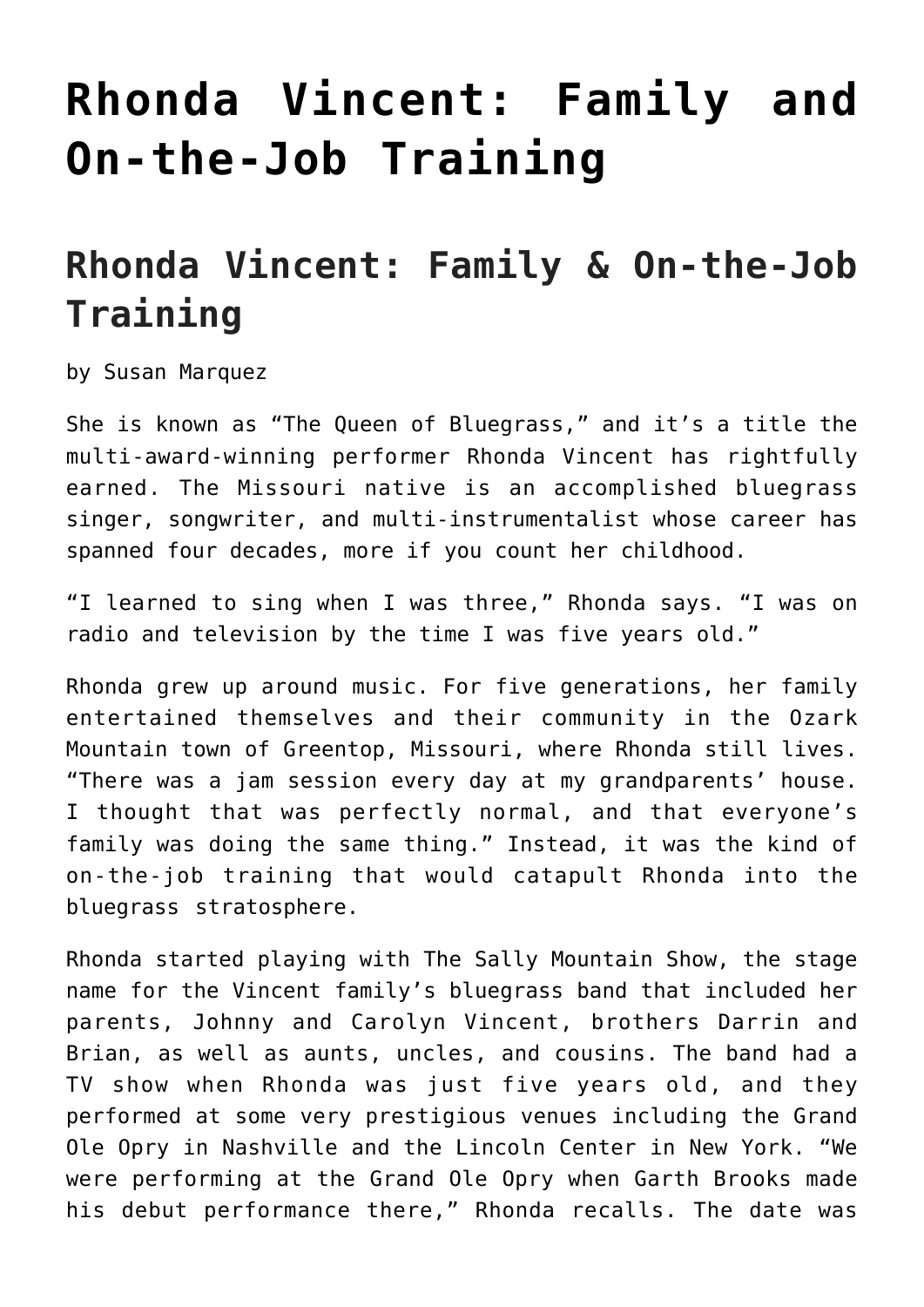June 24, 1989, and Garth sang *Tomorrow Never Comes*. Rhonda says the audience went wild. "It was like watching history being made. Reba McIntire was also on the stage that night. I felt so honored to be there."

The Grand Ole Opry has always been a special place for Rhonda. On February 28, 2020, she was singing a song at the Opry written by Jeannie Seely. "When I finished singing, Jeannie came out and asked me when I would get my next album finished. I said, 'when you write me some more songs.' Then she asked if I'd like to be a member of the Grand Ole Opry. I thought I was hearing things. That's something I've always dreamed of."

Of course, the COVID pandemic hit soon after that, and Rhonda was forced to wait 343 days, until February 6, 2021, to be inducted into the Grand Ole Opry. "It was such a thrill for me." Rhonda's brother, Darrin, is an Opry member as well. "We are the first brother and sister to be inducted. There are just over 200 acts that have ever been a member. To have two people, a brother and sister at that, from such a small town as Greentop is a really big deal!" Darrin is half of the award-winning duo Dailey and Vincent with Jamie Dailey.

It only makes sense that Rhonda's upcoming project with her band, The Rage, is Opry-themed. "Everything on it ties back to the Grand Ole Opry one way or another," she says. The album, titled *Music is What I See* has enjoyed a great response. *What Ain't To Be Just Might Happen* is a song written by Porter Wagoner. The song was first recorded in 1972. "I heard it on WSM and thought it would make a great bluegrass song. The lyrics are so relevant to everything going on in the world, from the pandemic to politics. I like it because it showcases our band, which is fantastic. I wanted songs that were harddriving bluegrass." Listeners can't help but feel happy when listening to the upbeat tune.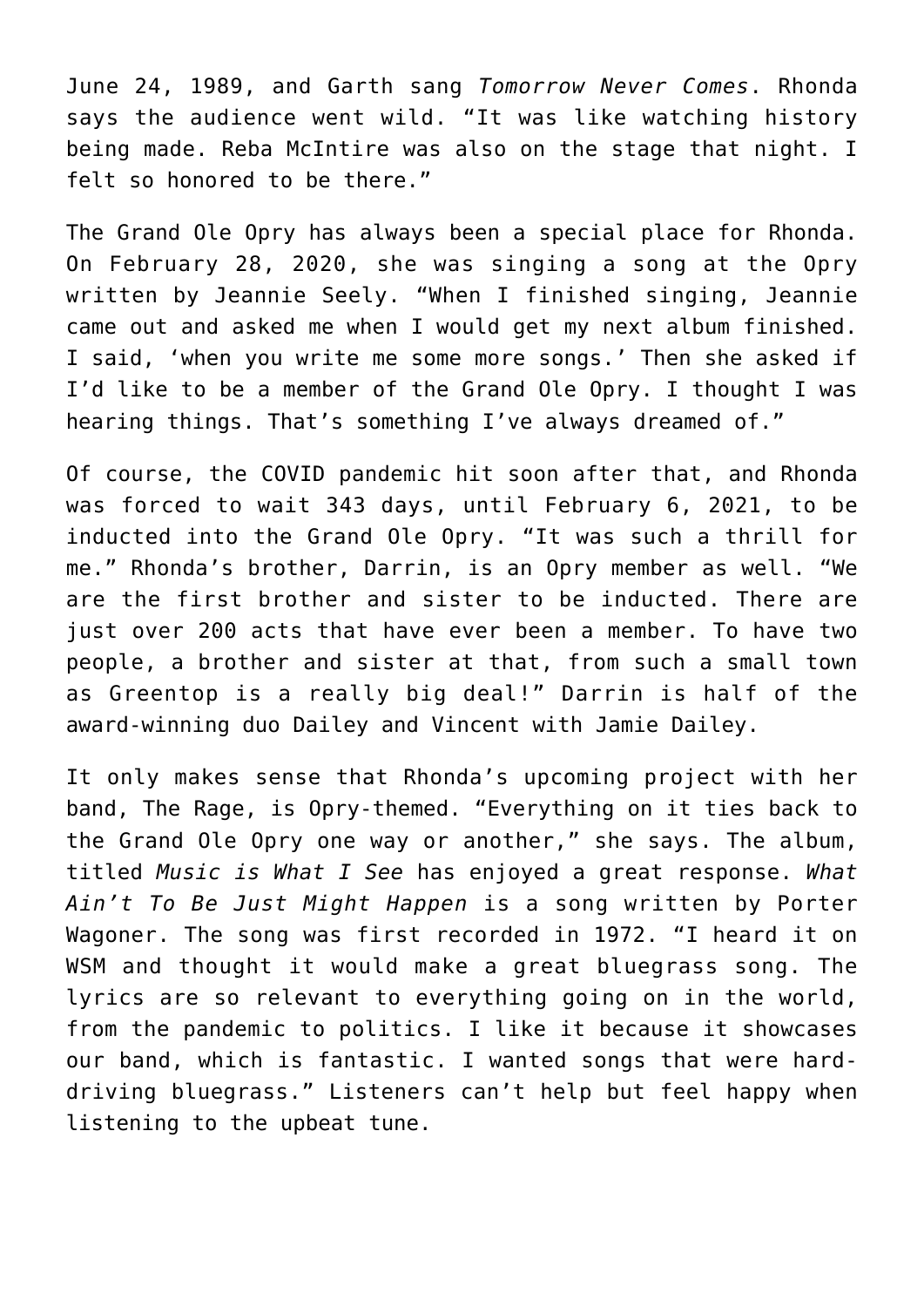

The album also features several new songs, as well as classics that tie into the Opry thread, including *Slowly*, by Webb Pierce. "It also has the first bluegrass recording of *Unchained Melody*," Rhonda says. The song has been recorded by several artists, most notably The Righteous Brothers' version, recorded in 1965. The song was a challenging one for Rhonda. "It took twelve hours of recording to get it right." One of Rhonda's most requested songs is on the album as well. "We do *I Ain't Been Nowhere*, a parody of Hank Snow's *I've Been Everywhere*. The song has seven sections with 392 words, which is a lot for a song. It must be sung very fast. It's really fun and always brings a smile." The album wraps up with two Gospel tunes, *You Don't Love God if You Don't Know Your*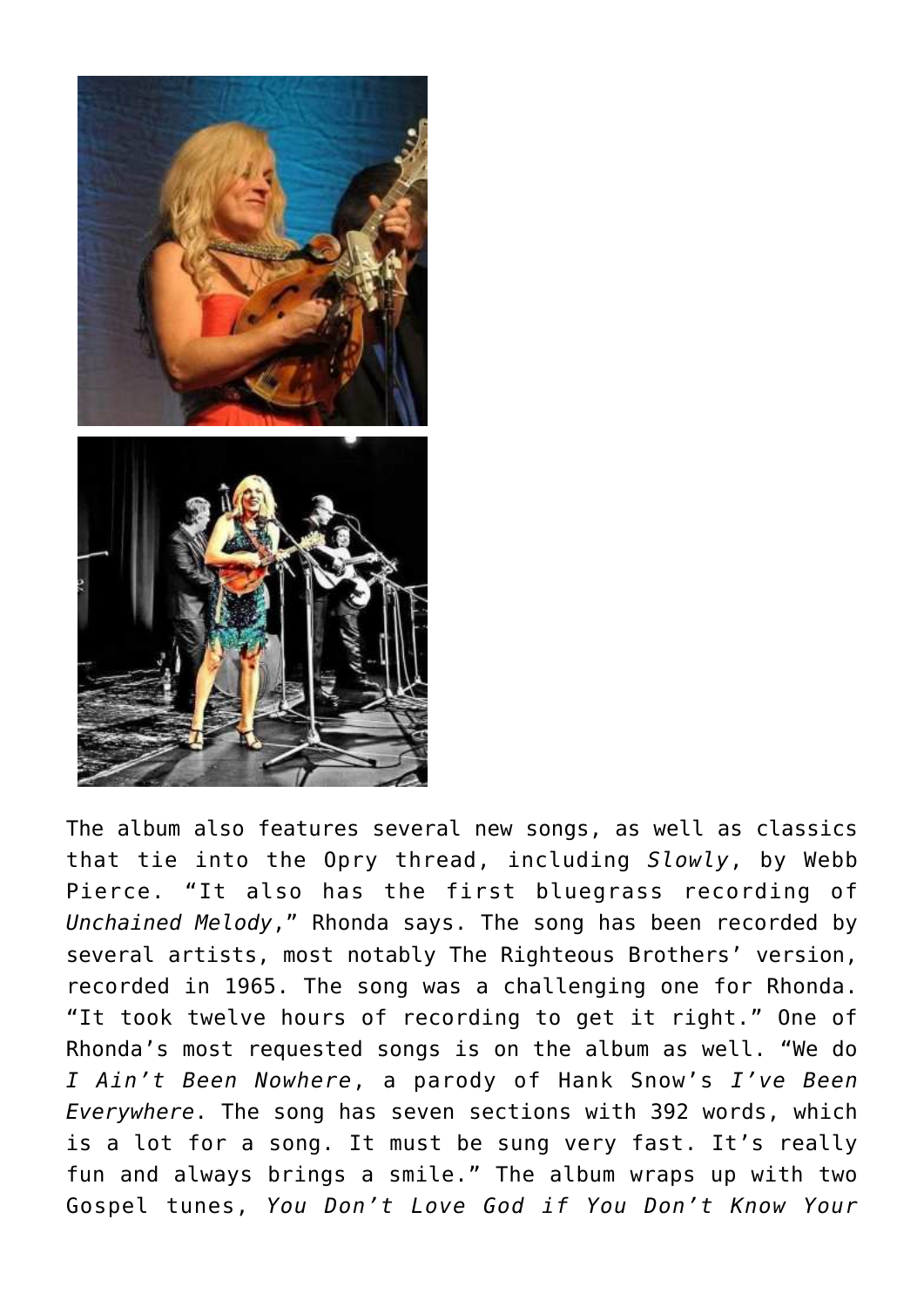*Neighbor*, and the Isaacs join in with *There's a Record Book*. "They are one of my favorite bands, so I'm really excited about that track."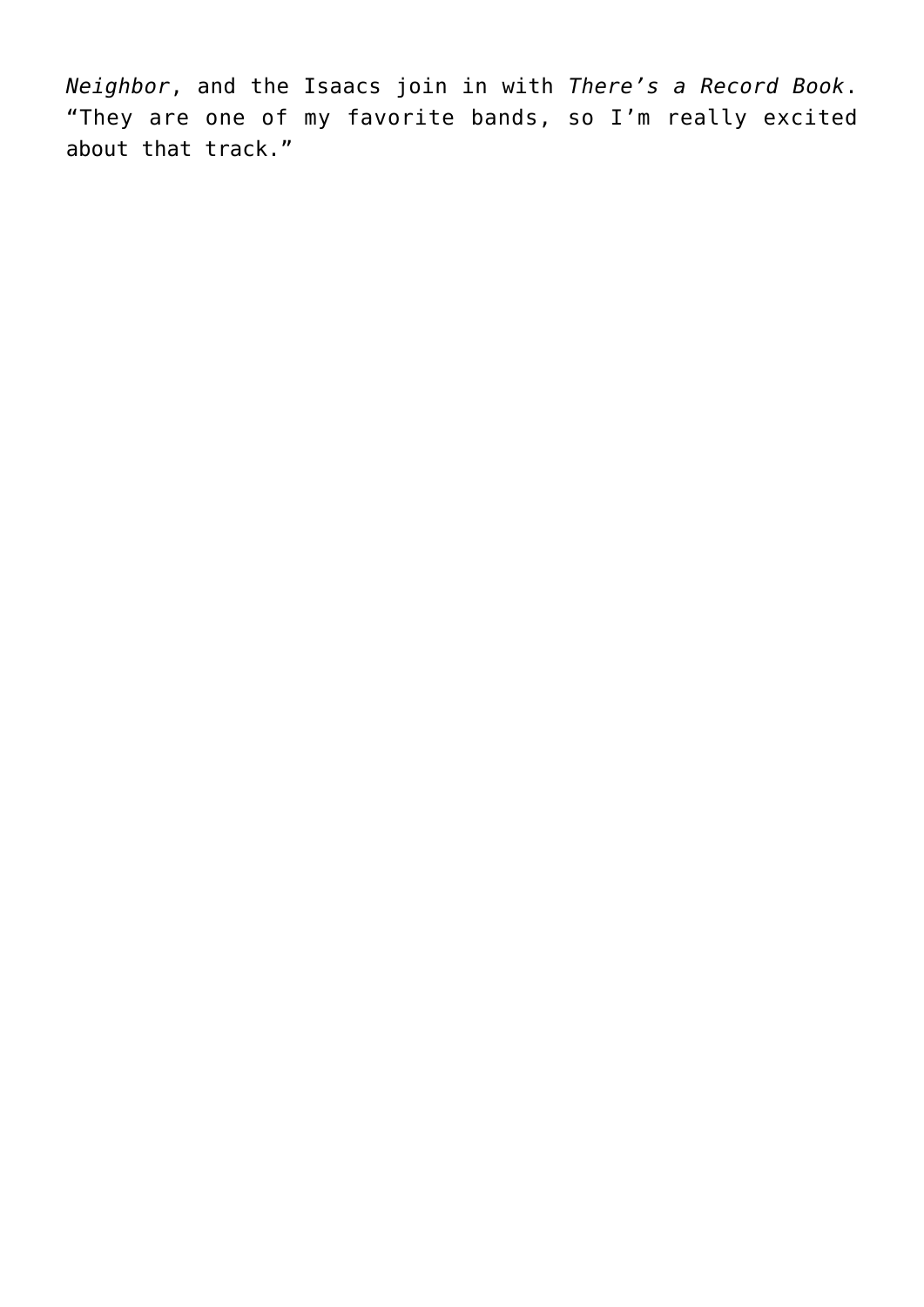